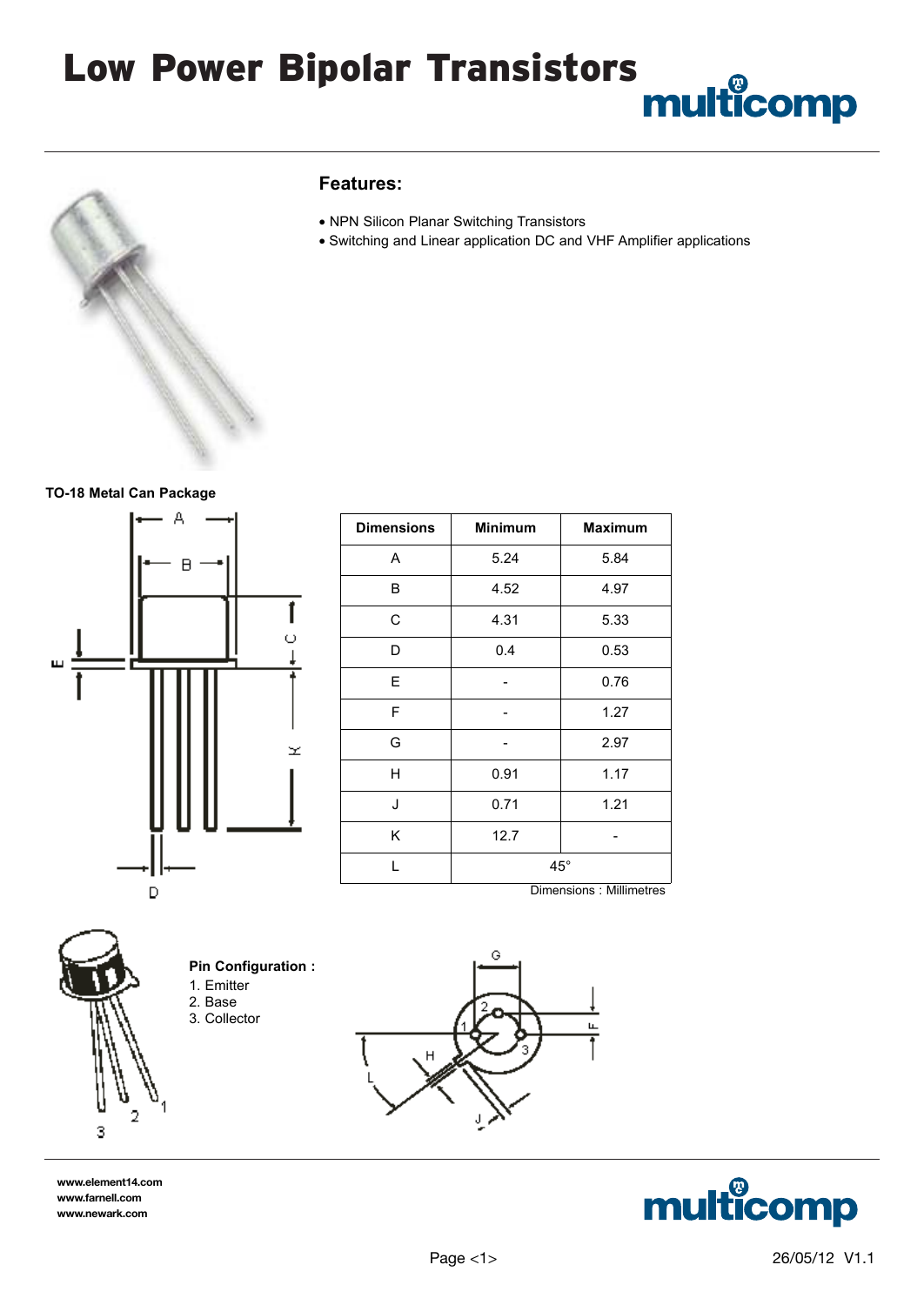# **Absolute Maximum Ratings (Ta = 25°C unless specified otherwise)**

| <b>Description</b>                                             | Symbol                                                 | 2N2222          | <b>Unit</b>              |
|----------------------------------------------------------------|--------------------------------------------------------|-----------------|--------------------------|
| <b>Collector Emitter Voltage</b>                               | $V_{CEO}$                                              | 30              |                          |
| Collector Base Voltage                                         | $V_{CBO}$                                              | 60              | v                        |
| <b>Emitter Base Voltage</b>                                    | V <sub>EBO</sub>                                       | 5               |                          |
| <b>Collector Current Continuous</b>                            | Ιc                                                     | 800             | mA                       |
| Power Dissipation at $T_a = 25^{\circ}$ C<br>Derate above 25°C | $P_D$                                                  | 500<br>2.28     | mW<br>$mW / {}^{\circ}C$ |
| Power Dissipation at $T_C = 25^{\circ}C$<br>Derate above 25°C  |                                                        | 1.2<br>6.85     | W<br>$mW / {}^{\circ}C$  |
| Operating and Storage Junction Temperature Range               | $\mathsf{T}_{\mathsf{J}},\, \mathsf{T}_{\mathsf{stg}}$ | $-65$ to $+200$ | °C                       |

## **Electrical Characteristics (Ta = 25°C unless specified otherwise)**

| <b>Description</b>                          | Symbol            | <b>Test Condition</b>                                                                                                                                                                                                                                 | <b>Value</b>                      |                | <b>Unit</b> |  |
|---------------------------------------------|-------------------|-------------------------------------------------------------------------------------------------------------------------------------------------------------------------------------------------------------------------------------------------------|-----------------------------------|----------------|-------------|--|
|                                             |                   |                                                                                                                                                                                                                                                       | <b>Minimum</b>                    | <b>Maximum</b> |             |  |
| Collector Emitter Breakdown Voltage         | BV <sub>CEO</sub> | $I_C$ = 10 mA, $I_B$ = 0                                                                                                                                                                                                                              | 30                                |                | $\vee$      |  |
| Collector Base Breakdown Voltage            | BV <sub>CBO</sub> | $I_C = 10 \mu A$ , $I_E = 0$                                                                                                                                                                                                                          | 60                                |                |             |  |
| Emitter Base Breakdown Voltage              | $V_{EBOf}$        | $I_F$ = 10 µA, $I_C$ = 0                                                                                                                                                                                                                              | 5                                 |                |             |  |
| <b>Collector Leakage Current</b>            | $I_{CBO}$         | $V_{CB}$ = 50 V, IE = 0<br>$V_{CB} = 50$ V, IE = 0<br>$T_a = 150^{\circ}C$                                                                                                                                                                            |                                   | 10<br>10       | nA<br>μA    |  |
| <b>Collector Emitter Saturation Voltage</b> | $N_{CE (Sat)}$    | $I_C$ = 150 mA, $I_B$ = 15 mA<br>$I_C$ = 500 mA, $I_B$ = 50 mA                                                                                                                                                                                        |                                   | 0.4<br>1.6     | $\vee$      |  |
| <b>Base Emitter Saturation Voltage</b>      | $N_{BE(Sat)}$     | $I_C$ = 150 mA, $I_B$ = 15 mA<br>$I_C$ = 500 mA, $I_B$ = 50 mA                                                                                                                                                                                        | 0.6                               | 1.3<br>2.6     |             |  |
| DC Current Gain                             | $n_{FE}$          | $I_C = 0.1$ mA, $V_{CE} = 10$ V <sup>*</sup><br>$I_C = 1$ mA, $V_{CF} = 10$ V<br>$I_C$ = 10 mA, $V_{CE}$ = 10 V <sup>*</sup><br>$I_C$ = 150 mA, $V_{CE}$ = 1 V <sup>*</sup><br>$I_C$ = 150 mA, $V_{CF}$ = 1 $V^*$<br>$I_C$ = 500 mA, $V_{CE}$ = 10 V* | 35<br>50<br>75<br>50<br>100<br>30 | 300            |             |  |